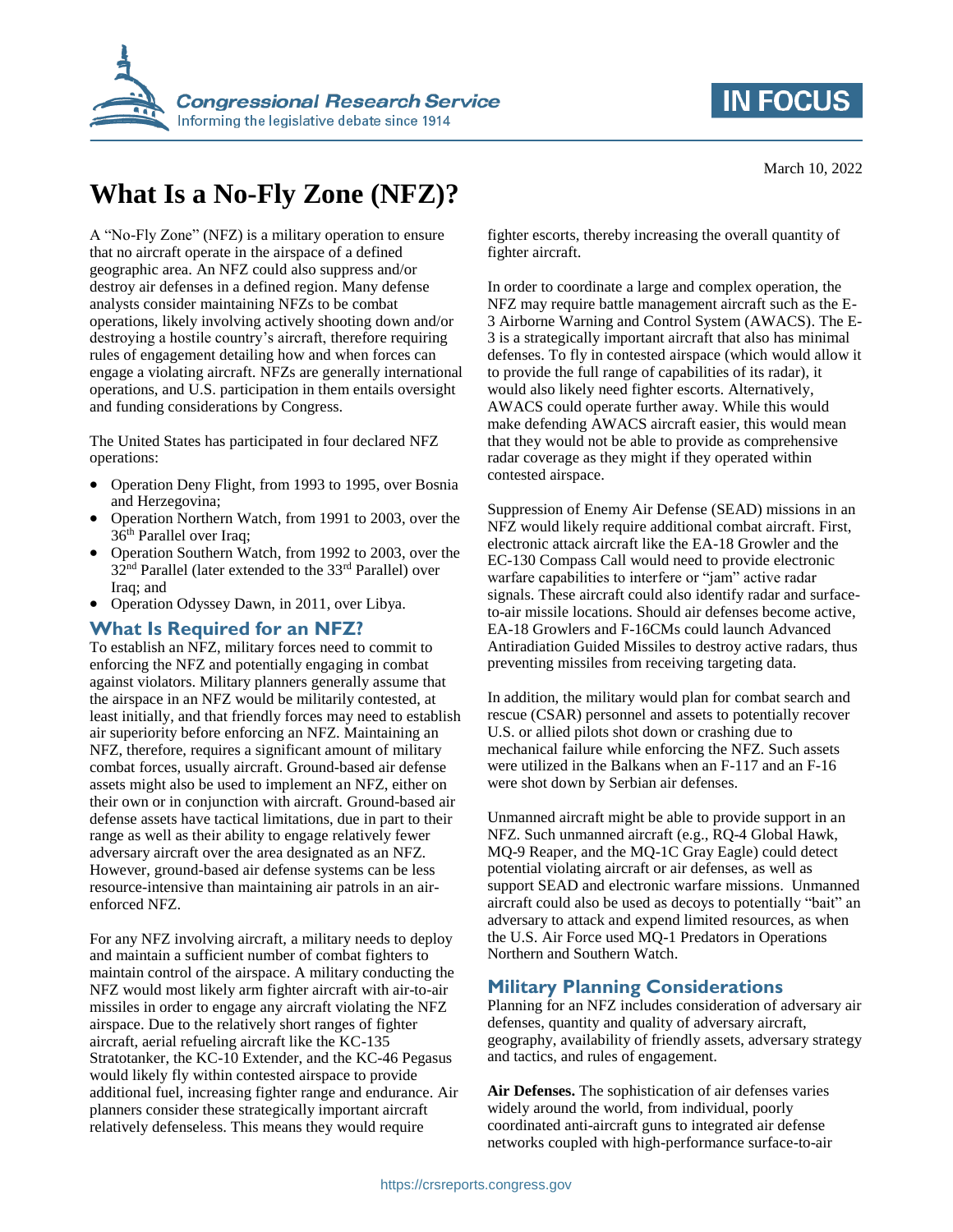missile systems and modern fighter aircraft. The characteristics of a given air defense system will indicate whether establishing an NFZ requires that the defenses be destroyed, suppressed (by jamming, network attack, or other means), or merely bypassed. It will also dictate in part the tactics required for the initial suppression of enemy air defenses; for example, whether it can best be done by manned aircraft, standoff weapons such as cruise missiles, and/or unmanned aircraft.

**Adversary Aircraft.** The size of the adversary air component to be suppressed—not only the number of aircraft, but also bases—also informs the capabilities that the U.S. and partner forces would have to bring to bear. The quality of the air assets—particularly the quality and training of fighter forces, and the effectiveness of their command and control system—affects the defensive assets that would have to be included in the NFZ force package, as well as the balance of efforts dedicated to offensive action against the enemy, and to defensive action to enhance the survival of "friendly" forces.

**Geography.** The geographical boundaries of an NFZ help define both the relevant assets and the level of SEAD required. For example, an NFZ focused on coastal areas could allow "friendly" naval air assets to engage more readily, and may not require the same level of SEAD as an NFZ that requires tactical aircraft (and especially supporting assets like tankers) to penetrate deeply into the defended airspace. Similarly, an NFZ that denies flight only over major urban areas, for example, reduces the resource requirements for the NFZ compared to denial of air activity over a whole country, as in Bosnia and Herzegovina, or major areas of a country, as in northern and southern Iraq. The proximity of allied and partner states can affect the availability of basing for land-based tactical aircraft and UAVs—the negotiation of new agreements regarding basing, access, and overflight, if required, can take time. The proximity of oceans, in turn, can provide navigable waters for carrier-based aircraft and/or cruise missileequipped ships.

**Availability of Assets.** Plans for resourcing an NFZ may be shaped by concurrent or potential competing demands, in particular for "high-demand, low-density" assets such as intelligence, surveillance, and reconnaissance (ISR). The participation of allies and partners can reduce the demands on U.S. forces for some capabilities. Depending on the scenario, though, the capabilities of partners in areas such as surveillance, and command and control, may not be sufficiently robust to provide equivalent effectiveness.

**Adversary Strategy.** Strategists generally argue that an understanding of the adversary's strategy and likely tactics should help inform the operational-level objectives of an NFZ operation. That understanding may be based in part on precedent; for example, the Iraqi government's use of chemical weapons against its own northern Kurdish population in 1988, and its use of fixed-wing and rotarywing aircraft to strafe the population in southern Iraq after

the Gulf War. That understanding may also be informed by current intelligence based on input from a variety of possible platforms and assets. If the adversary uses a large fixed-wing transport fleet to move troops around the country, or if it has a large concentration of fighter aircraft near a border with an ally or partner in the region and a track record of some hostility with that state, these factors may shape the priorities of the NFZ operations. Adversary artillery could also affect military planning. Artillery shells and rockets fly at relatively high altitudes, requiring aircraft to either avoid certain areas to prevent an accidental impact, or to fly at higher altitudes and therefore potentially minimize their effective presence.

**Rules of Engagement.** Those imposing an NFZ operation may choose to limit it formally in scope, in the area of operation, in allowable weapons and tactics, or in other ways, in order to avoid civilian casualties or other losses, to incentivize defections by adversary forces, to restrict actions likely to alienate partners, or for other strategic considerations.

#### **Potential Considerations for Congress**

Historically, NFZs have required supplemental funding. Adjusting for inflation, on average from FY1993 through FY2003 the Department of Defense (DOD) requested \$1.1 billion in FY2022 dollars for both Northern Watch and Southern Watch. Similarly, in FY2001, DOD requested approximately \$2.8 billion supplemental funding in inflation adjusted dollars for operations over the Balkans.

In addition, NFZs reportedly have expended large amounts of munitions. According to defense analysts Mike Pietrucha and Mike Benitez, U.S. and coalition aircraft expended 743 high-speed anti-radiation missiles and nearly 1,500 towed decoys to eliminate the threat of Serbian air defenses during Operation Allied Force. In FY2022, DOD requested funding for 54 Advanced Anti-Radiation Guided Missiles, the successor to the high-speed anti-radiation missile. Assuming a similar missile procurement rate, replacing these expended munitions would take nearly 14 years.

#### **CRS Products**

CRS In Focus IF10546, *Defense Primer: United States Airpower*, by Jeremiah Gertler

CRS Report R45996, *Precision-Guided Munitions: Background and Issues for Congress*, by John R. Hoehn

CRS Report R46463, *U.S. Army Short-Range Air Defense Force Structure and Selected Programs: Background and Issues for Congress*, by Andrew Feickert

**John R. Hoehn**, Analyst in Military Capabilities and Programs

**Andrew Feickert**, Specialist in Military Ground Forces

**IF12059**